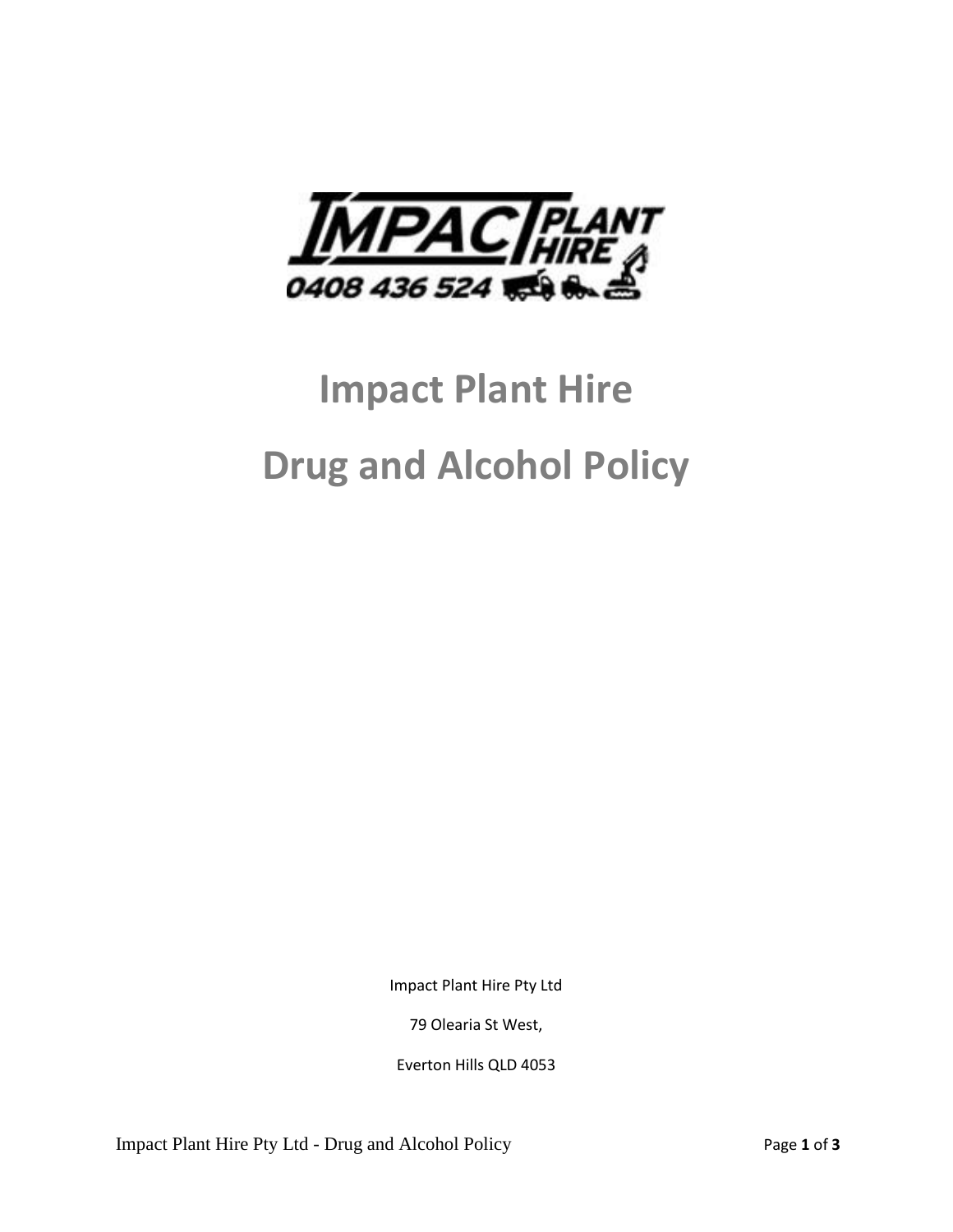# *Aim*

The intention of this policy is to eliminate the hazards associated with alcohol and/or drug use in all areas of the workplace.

## *Scope*

This policy applies to all employees and includes employees who are performing their duties away from the Company's premises.

This policy also applies to contractors providing services to Impact Plant Hire Pty Ltd.

## *Drug and Alcohol Use*

No person shall be allowed to:

- consume alcohol in the workplace (or whilst representing Impact Plant Hire Pty Ltd);
- consume drugs in the workplace (or whilst representing Impact Plant Hire Pty Ltd);
- Attend for the performance of work with detectable levels of drugs or alcohol in their system.

Any exception to this rule must be authorised by the Managing Director, such as in the case of special company functions.

An employee who has a detectable level of alcohol or drugs shall be stood down without pay until such time as a decision is taken on an appropriate outcome (see below).

If an employee is taking medication (prescribed or otherwise) they are required to notify their Supervisor prior to the commencement of work so that appropriate measures can be applied to ensure their own safety and the safety of other employees. An employee may be stood down or be required to take paid leave if they cannot safely work due to the use of medications.

Consistent with duty of care obligations, employees are expected to report any concerns that a fellow employee may be affected by drugs and/or alcohol to the Managing Director as soon as possible.

#### *Duties*

It is the responsibility of all employees to ensure their own safety and the safety of others. In order to ensure this you must:

- Report to work in a fit condition;
- Notify your supervisor of any actual or potential impairment to your fitness for work;
- Notify your supervisor of any use of medication; and
- Notify your supervisor of any breaches of the policy.

This policy requires you to report:

Any situation in which fellow employees may be unfit for work;

Impact Plant Hire Pty Ltd - Drug and Alcohol Policy Page **2** of **3**